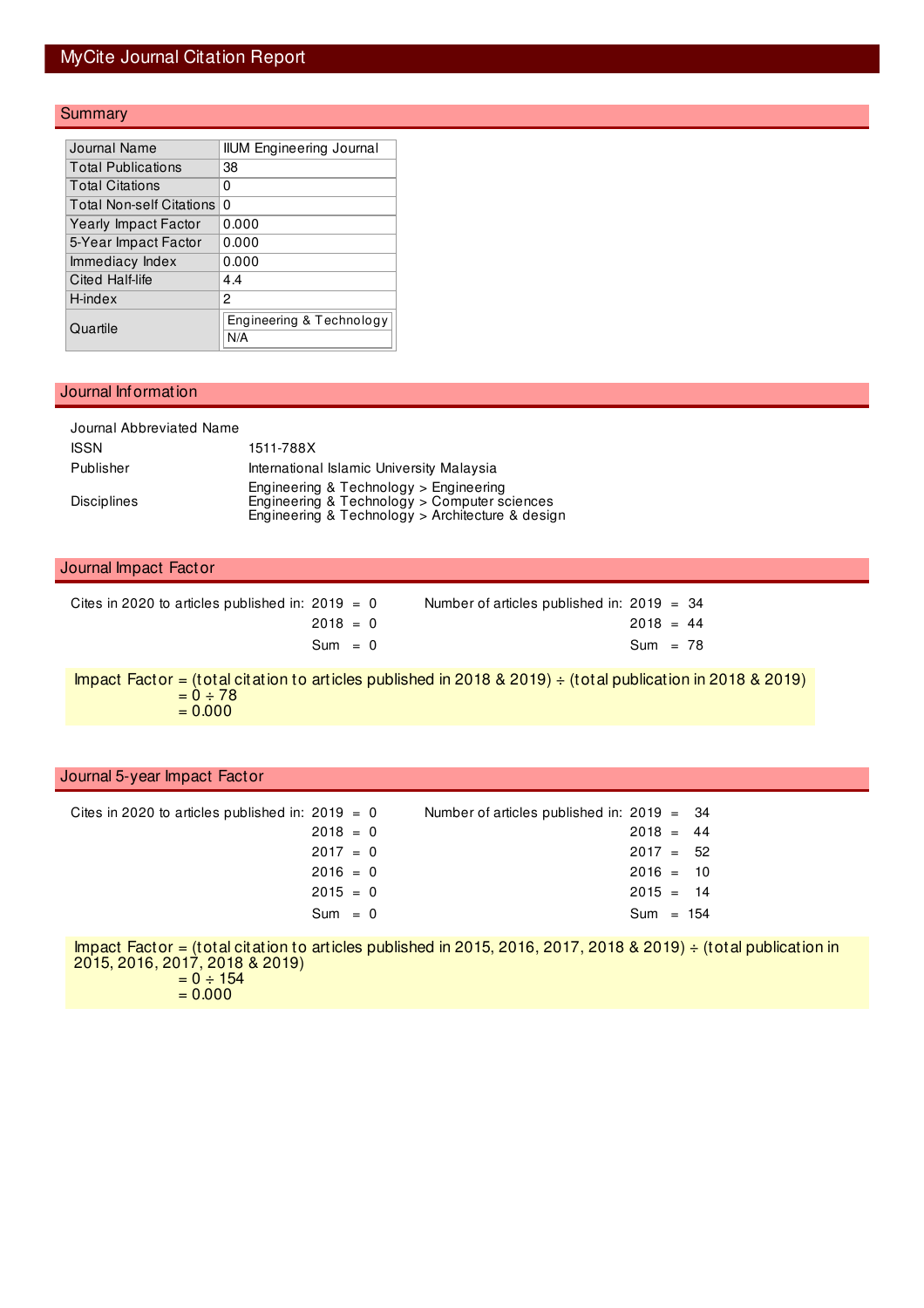#### Journal Citation

| Total Cites 0       |  |
|---------------------|--|
| Self Cites 0 (100%) |  |
|                     |  |
|                     |  |
| Selfcitation<br>٠   |  |
| Other citation      |  |
|                     |  |
|                     |  |
|                     |  |
|                     |  |
|                     |  |
|                     |  |
|                     |  |
|                     |  |
|                     |  |
|                     |  |

#### Journal Immediacy Index

Cites in 2020 to articles published in 2020 0 Number of articles published in 2020 38

Immediacy Index  $=$  (total citation to articles published in 2020)  $\div$  (total publication in 2020)  $= 0 \div 38$  $= 0.000$ 

#### Journal Cited Half-life

| Year                                                                                    |  | !2020 2019 2018 2017 2016 |  | 2015   2014   2013   2012   2011 |  | $ 2010-a  $ |
|-----------------------------------------------------------------------------------------|--|---------------------------|--|----------------------------------|--|-------------|
| Citation                                                                                |  |                           |  |                                  |  |             |
| Cumulative Citation % 0.00 3.57 17.86 42.86 57.14 75.00 85.71 92.86 96.43 100.00 100.00 |  |                           |  |                                  |  |             |



Cited half-life =  $4.4$